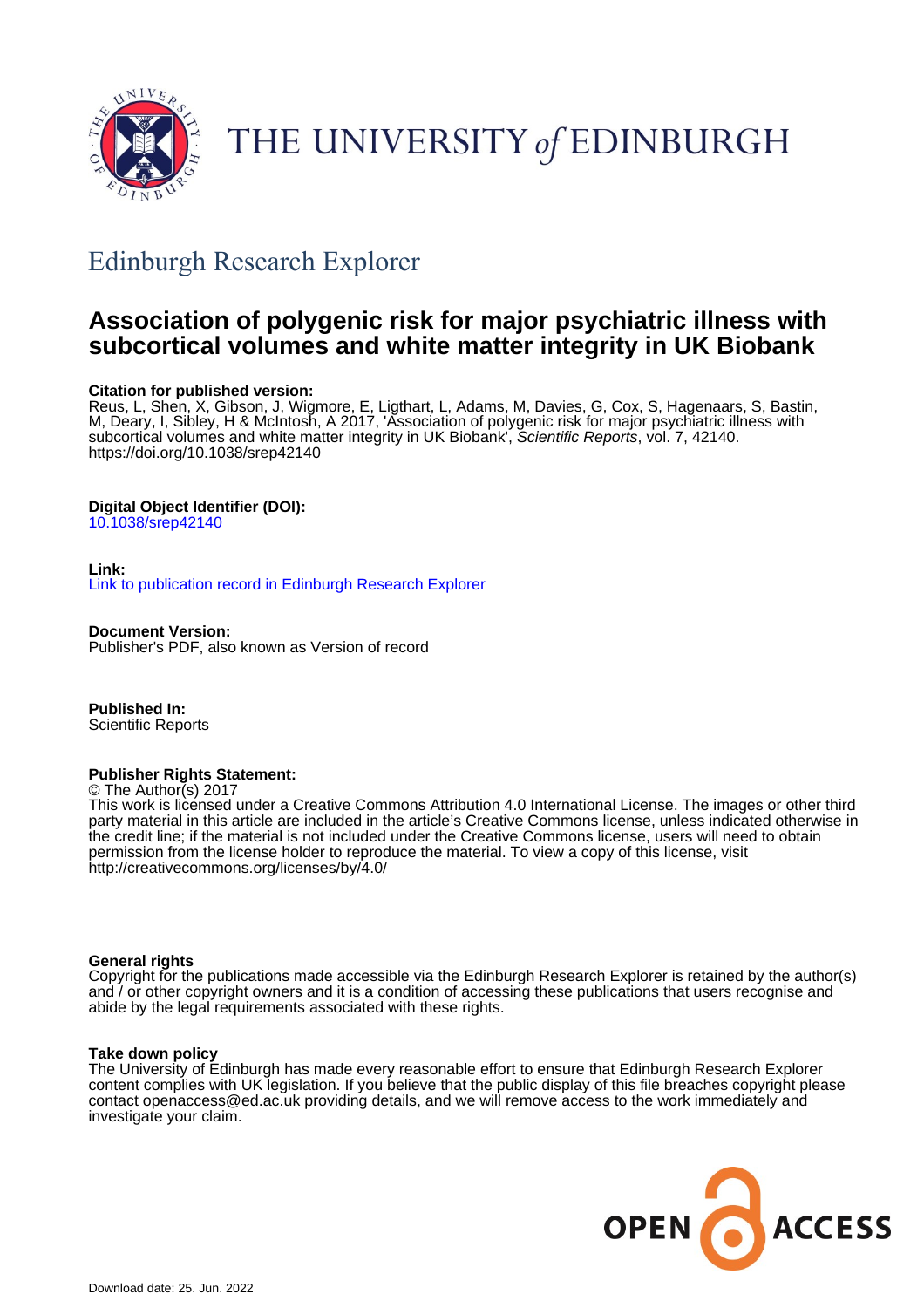# SCIENTIFIC REPERTS

Received: 13 October 2016 accepted: 03 January 2017 Published: 10 February 2017

# **Association of polygenic risk for OPENmajor psychiatric illness with subcortical volumes and white matter integrity in UK Biobank**

L. M. Reus<sup>1</sup>, X. Shen<sup>1</sup>, J. Gibson<sup>1</sup>, E. Wigmore<sup>1</sup>, L. Ligthart<sup>2</sup>, M. J. Adams<sup>1</sup>, G. Davies<sup>3</sup>, S. R. Cox<sup>3,4</sup>, S. P. Hagenaars<sup>1,3,4</sup>, M. E. Bastin<sup>3</sup>, I. J. Deary<sup>3,4</sup>, H. C. Whalley<sup>1</sup> & A. M. McIntosh<sup>1,3</sup>

**Major depressive disorder (MDD), schizophrenia (SCZ) and bipolar disorder (BP) are common, disabling and heritable psychiatric diseases with a complex overlapping polygenic architecture. Individuals with these disorders, as well as their unaffected relatives, show widespread structural differences in corticostriatal and limbic networks. Structural variation in many of these brain regions is also heritable and polygenic but whether their genetic architecture overlaps with that of major psychiatric disorders is unknown. We sought to address this issue by examining the impact of polygenic risk of MDD, SCZ, and BP on subcortical brain volumes and white matter (WM) microstructure in a large single sample of neuroimaging data; the UK Biobank Imaging study. The first release of UK Biobank imaging data comprised participants with overlapping genetic data and subcortical volumes (N=978) and WM measures (N=816). The calculation of polygenic risk scores was based on genome-wide association study results generated by the Psychiatric Genomics Consortium. Our findings indicated no statistically significant associations between either subcortical volumes or WM microstructure, and polygenic risk for MDD, SCZ or BP. These findings suggest that subcortical brain volumes and WM microstructure may not be closely linked to the genetic mechanisms of major psychiatric disorders.**

Major depressive disorder (MDD), schizophrenia (SCZ) and bipolar disorder (BP) are major psychiatric disor-ders affecting between 1% and 13% of the general population<sup>1[,2](#page-6-1)</sup>. Twin and family studies find a strong genetic con-tribution to all three of these disorders<sup>3[,4](#page-6-3)</sup> and genome-wide association studies (GWAS) suggest that these effects are conferred by the cumulative impact of many loci, each of small effect<sup>5-8</sup>. Whilst progress in identifying the specific risk-conferring loci in SCZ has proved highly productive<sup>[5](#page-6-4)</sup>, progress in BD and MDD has been slower<sup>[6](#page-6-5),7</sup>. Several strategies may accelerate the discovery of risk-loci, including the use of quantitative traits such as brain structure and connectivity.

Brain structure and connectivity measures have been shown to be heritable quantitative traits, with high heritabilities reported for both subcortical volumes (44–88%)<sup>[9](#page-6-7)</sup> and white matter (WM) integrity (53–90%)<sup>10</sup>. Furthermore, several genetic variants that influence brain structure have been identified<sup>11,12</sup>. Subcortical brain volume and WM microstructure abnormalities in corticostriatal and limbic networks have also been shown to distinguish individuals with SCZ, BD and MDD from controls in several studies, albeit with some inconsistencie[s13–18.](#page-6-11) Differences between patients and controls in global measures of WM microstructure, diffusion tensor imaging (DTI) biomarkers, fractional anisotropy (FA), and mean diffusivity (MD), have been more consistently reported in these disorders<sup>19–24</sup>, and could suggest wide-spread WM integrity reductions.

Together, these volumetric and WM brain differences potentially describe a network of abnormality associated with major psychiatric illness. This network may have an important mechanistic role in the development of these disorders. This possibility is supported by several studies that show an association between brain structure and genetic liability for psychiatric disorders, though due to the cost of imaging these samples are typically an order

1 Division of Psychiatry, University of Edinburgh, Royal Edinburgh Hospital, Edinburgh, EH10 5HF, United Kingdom. <sup>2</sup>Department of Biological Psychology, Vrije Universiteit, Amsterdam, the Netherlands. <sup>3</sup>Centre for Cognitive Ageing and Cognitive Epidemiology, University of Edinburgh, Edinburgh, EH8 9JZ, United Kingdom. <sup>4</sup>Department of Psychology, University of Edinburgh, Edinburgh, EH8 9JZ, United Kingdom. Correspondence and requests for materials should be addressed to H.C. W. (email: [heather.whalley@ed.ac.uk\)](mailto:heather.whalley@ed.ac.uk)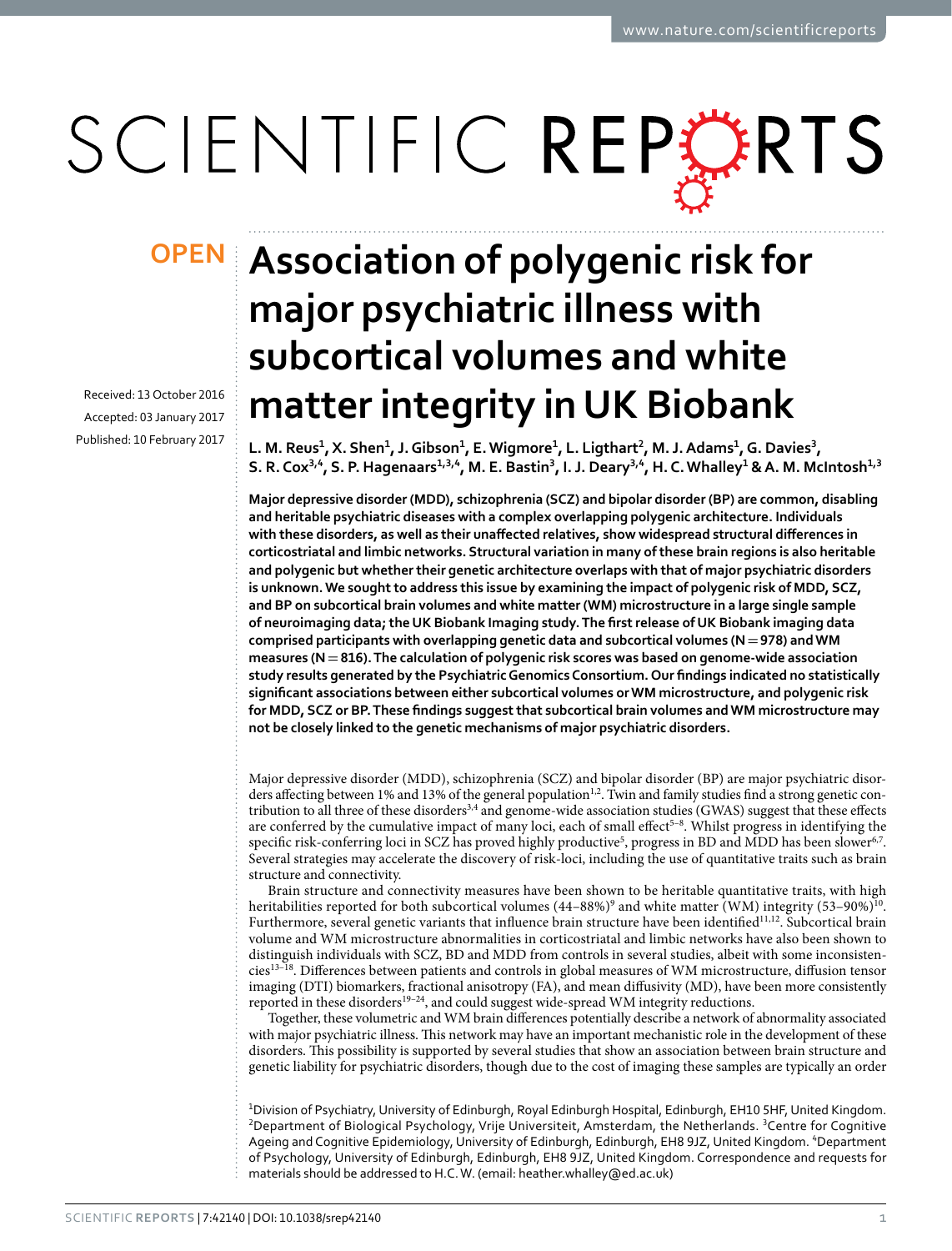of magnitude smaller in size than the GWAS that preceded them. Notably, Van Scheltinga *et al.*<sup>[25](#page-7-1)</sup> (N<sub>SCZ</sub> = 152,  $N_{\text{healthy}} = 142$ ) found higher polygenic risk for SCZ to be modestly ( $R^2 = 0.048$ ) associated with smaller total brain volume, while Caseras *et al.*<sup>26</sup> (N<sub>healthy</sub> = 274) reported a negative association between polygenic risk scores (PGRS) for SCZ and BP, and globus pallidus and amygdala grey matter (GM) volumes. Similar results have been found for the association between less optimal WM microstructure and greater genetic liability for SCZ<sup>25,[27,](#page-7-3)28</sup>.

These associations have not been consistently reported; specifically, several studies have found no association between subcortical volumes and polygenic risk for MDD and SCZ<sup>29-31</sup>. However, these studies have used differing methodologies (*i.e.*, multi-scanner study<sup>[31](#page-7-6)</sup> N = 11,840, from 22 studies) with relatively small sample sizes  $(N_{\text{hedthy}}^{29} = 438, N_{\text{hedthy}}^{30} = 122)$  $(N_{\text{hedthy}}^{29} = 438, N_{\text{hedthy}}^{30} = 122)$  $(N_{\text{hedthy}}^{29} = 438, N_{\text{hedthy}}^{30} = 122)$ , which may contribute to inconsistencies in findings.

The current study sought to investigate the genetic relationship between major mental disorders and structural brain measures in a single large quality-controlled dataset using the same scanner and the same analysis pipelines. We used newly acquired data from the first release of the UK Biobank Imaging study to examine whether structural imaging measures, including subcortical volumes ( $N = 978$ ) and WM microstructure measures ( $N = 816$ ), were associated with genetic risk of MDD, SCZ, and BP<sup>32</sup> [\(http://www.ukbiobank.ac.uk\)](http://www.ukbiobank.ac.uk). We hypothesized that higher polygenic risk for these disorders would be associated with decreased volumetric and WM integrity measures in specifically corticostriatal and limbic networks.

## **Methods**

**Study population.** The first release of UK Biobank imaging data consisted of 4,446 subjects (N<sub>females</sub>/  $N_{males}= 2,342/2,104$ ; mean age  $\pm$  s.d.  $= 55.52 \pm 7.62$  years; age range  $= 40-70$  years) with quality-checked volumetric and DTI data for the analysis (conducted by UK Biobank, Brain Imaging Documentation V1.1, [http://](http://www.ukbiobank.ac.uk) [www.ukbiobank.ac.uk](http://www.ukbiobank.ac.uk))<sup>33</sup>. In the current study, subjects were excluded if they did not provide genetic data, or if they were known to have participated in studies from the Psychiatric Genomics Consortium (PGC) GWAS dataset as this was used to construct the polygenic risk scores (PGRS). In total, the volumetric analysis included 978 subjects ( $N_{\text{females}}/N_{\text{males}} = 499/479$ ; mean age  $\pm$  s.d.  $= 55.32 \pm 7.38$  years; age range  $= 40-70$  years) and the DTI analysis included 816 subjects ( $N_{\text{females}}/N_{\text{males}} = 413/403$ ; mean age  $\pm$  s.d. = 55.49  $\pm$  7.26 years; age range = 40–70 years). Sample overlap (individuals included in both the DTI and volumetric analysis) included N= 816 participants and the volumetric analysis included  $N = 162$  extra participants. In addition, a sensitivity analysis was performed where we imposed internal imaging quality checks, excluding individuals whose subcortical volume or FA values were greater than three standard deviations above or below the mean for that measure. The sensitivity analysis, further referred to as the sample excluding outliers, included 892 (exclusion of 86 subjects;  $N_{\text{femals}}/$  $N_{\text{males}} = 477/415$ ; mean age  $\pm$  s.d.  $= 55.29 \pm 7.31$  years; age range  $= 40$ –70 years) and 733 (exclusion of 83 subjecs;  $N_{\text{females}}/N_{\text{males}}=373/360$ ; mean age  $\pm$  s.d.  $=55.31\pm7.22$  years; age range  $=40-70$  years) subjects for the volumetric and DTI analysis respectively. Sample overlap for the sample excluding outliers included  $N = 679$ , and the volumetric analysis included 213 unique observations, whereas the DTI analysis included 54 unique observations.

This study has been approved by the National Health Service (NHS) Research Ethics Service (approval letter dated 17th June 2011, reference: 11/NW/0382), and by the UK Biobank Access Committee (Project #4844). All experiments were performed in accordance with guidelines and regulations from these committees. Written informed consent was obtained from each subject.

**Genotyping and derivation of polygenic risk scores.** Procedures for DNA collection and genotyping in UK Biobank have been described previously by Hagenaars *et al.*[34.](#page-7-10) Subjects were excluded from the PGRS analysis if they had a non-British ancestry, gender mismatch, relatedness  $(r > 0.044)$ , and genotype missingness bigger than 2%.

PGRS for the three traits of interest (*i.e.*, MDD, SCZ, BP) were created using PRSice<sup>35</sup>. For each subject PGRS were calculated by summing the number of risk alleles weighted by the strength of its association with the trait of interest. The strength of this association has been calculated previously by the PGC (PGC2 for SCZ)[5,](#page-6-4)[7](#page-6-6)[,8](#page-6-12). Prior to calculating the PGRS, single nucleotide polymorphisms (SNPs) were excluded if they had a minor allele frequency less than 1%, deviated significantly from Hardy-Weinberg equilibrium ( $p < 1 \times 10^{-6}$ ) in the total sample of founder individuals, or had a call rate of less than 99%. The remaining SNPs were used to calculate 15 multidimensional scaling (MDS) ancestry components (to account for population structure). For the main results, the SNP inclusion threshold was set as  $p \le 0.5$ , as Purcell *et al.*<sup>[36](#page-7-12)</sup> and studies following this work, have shown that this threshold is generally the most predictive of case-control status in subsequent studies<sup>5–8</sup>. Using the  $p \le 0.5$ SNP inclusion threshold, 631,763, 5,422,836 and 1,283,324 SNPs (after LD pruning) were included for the calculation of MDD-PGRS, SCZ-PGRS and BP-PGRS, respectively. Results generated by a SNP inclusion threshold of  $p \le 0.01$ ,  $p \le 0.05$ ,  $p \le 0.1$  and  $p \le 1.0$  are reported in supplementary materials.

**Image acquisition and Neuroimaging data pre-processing.** Procedures for image acquisition and pre-processing have been performed by UK Biobank, and are available on the UK Biobank website ([http://](http://www.ukbiobank.ac.uk/) [www.ukbiobank.ac.uk/](http://www.ukbiobank.ac.uk/)), and have been documented previousl[y33](#page-7-9)[,37.](#page-7-13) In short, images were collected in Cheadle Manchester on a Siemens Skyra 3.0 T scanner (Siemens Medical Solutions, Germany) with a 32-channel head coil (<https://www.healthcare.siemens.com/magnetic-resonance-imaging>). T1-weighted scans were acquired using a 3D MPRAGE (resolution 1 mm<sup>3</sup> isotropic voxels) sequence, and diffusion-weighted (DW) scans were acquired with a monopolar Steejskal-Tanner pulse sequence and multi-shell acquisition  $(b_0 = 0 \text{ s/mm}^2, b = 1,000 \text{ s/mm}^2,$ b= 2,000 s/mm2 ). Images were preprocessed and analysed with the FMRIB Software Library (FSL) ([http://fsl.](http://fsl.fmrib.ox.ac.uk/fsl) [fmrib.ox.ac.uk/fsl\)](http://fsl.fmrib.ox.ac.uk/fsl). More detailed information is reported in the supplementary materials.

**Statistical analysis.** All analyses were performed using R (version 3.2.3) in the Linux environment (R Development Core Team, 2010). To examine whether higher PGRS were associated with globally poor WM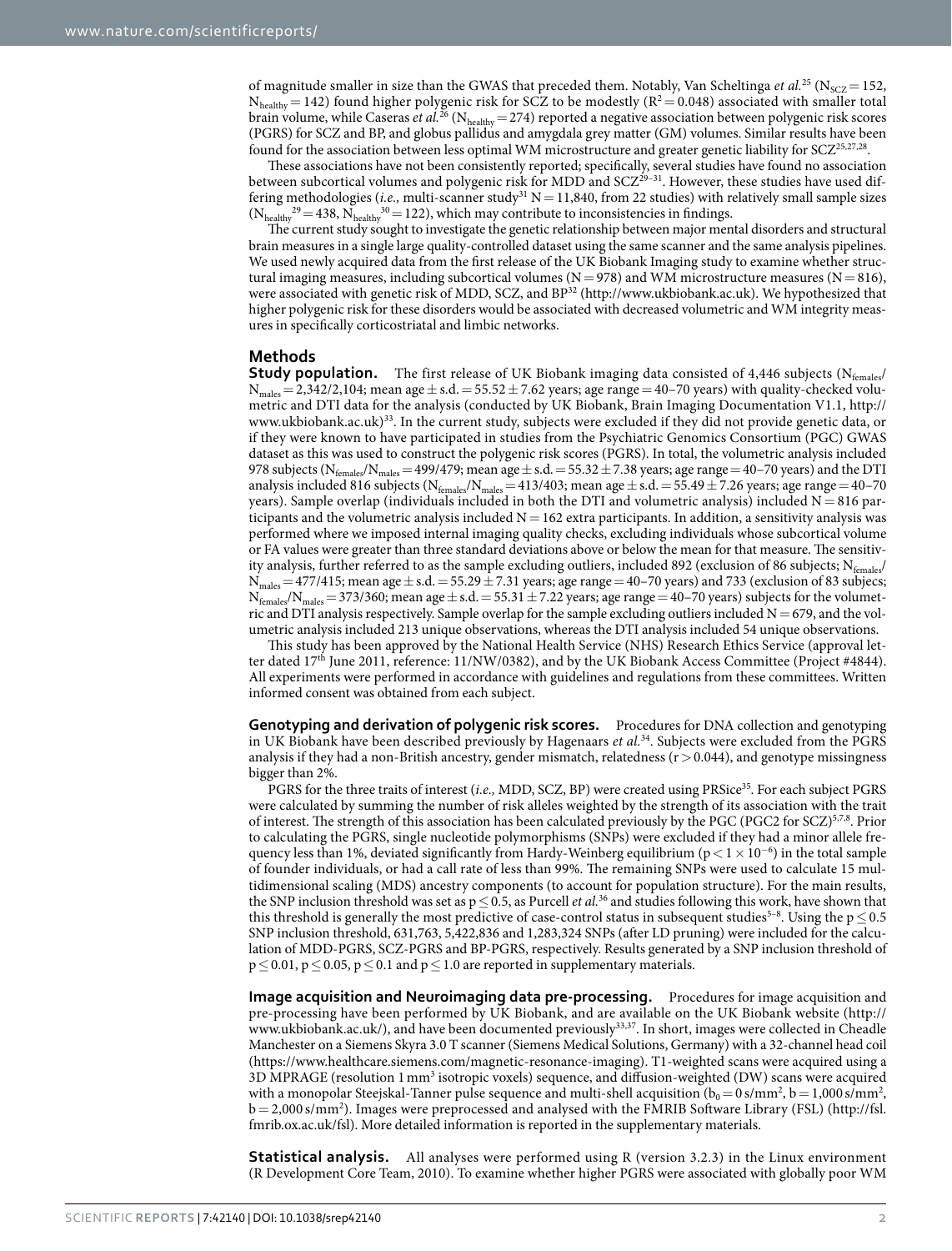microstructure, general components for FA (*g*FA) and MD (*g*MD) across the 27 WM tracts were calculated[37.](#page-7-13) Latent measures, explaining a portion of variance WM structure, were calculated for both FA and MD by extracting the scores on the first unrotated components, using a principal component analysis (PCA) on the 27 WM tracts. The first components accounted for a mean of 44.82% and 41.73% of total variance in FA and, 47.45% and 45.35% in MD, in the sample including and excluding outliers respectively (loadings of tracts on the first latent component >0.15). To examine whether higher PGRS were selectively associated with poor WM structure in a certain classification, this PCA was also performed separately for groups of different categories of WM tracts, including association (inferior fronto-occipital fasciculus, inferior longitudinal fasciculus, superior longitudinal fasciculus, uncinate fasciculus, cingulum), projection (forceps minor, forceps major, corticospinal tracts, acous-tic radiation, medial lemniscus, middle cerebellar peduncle) and thalamic radiation fibers, separately<sup>[37](#page-7-13)</sup> (sample including outliers: variance explained=54.52%, 38.68% and 61.92% respectively for each subset, and loading of first component >0.33; sample excluding outliers: variance explained=60.05%, 32.05% and 72.05% respectively for each subset and loading of first component >0.27).

For bilateral brain regions, associations between the three PGRS and each imaging measure were examined using a repeated measure linear mixed-effects analysis, modelling hemisphere as a random factor (where the PGRS \* hemisphere interaction itself was found to be non-significant). For unilateral structures (*e.g.* total GM volume, forceps major, forceps minor and middle cerebellar peduncle), and those where there was a significant interaction between PGRS and hemisphere, associations were analysed as single structures without repeated measurements and without hemisphere as a separate term in the model.

For all models, additional fixed effects included age, age<sup>2</sup>, gender, genotype batch, genotype array and 15 ancestry-informative MDS components. Intracranial volume, calculated as the sum of WM, GM and ventricular CSF, was also modelled as a fixed effect in the analysis of subcortical volumes in order to adjust for differences in overall brain size. PGRS and imaging measures were scaled to zero mean and unitary standard deviation. Standardised Beta values are reported throughout results. Results were corrected for multiple comparisons using a false discovery rate (FDR) correction<sup>38</sup>. Nagelkerke's  $R^2$  was used to estimate the proportion of variation explained by PGRS.

Post-hoc positive control analyses, with age as an independent variable and each of the brain measures as dependent variable, were performed in order to test the sensitivity of UK Biobank imaging data, by verifying that we could replicate the widely reported negative associations between many structural brain measures and age (including those reported previously in an overlapping sample in UK Biobank)[37](#page-7-13). Fixed effects included gender for all structures, and side of hemisphere for lateralized structures only.

### **Results**

**PGRS and total brain and subcortical volumes.** No significant associations were observed between PGRS (MDD, SCZ, or BP) at the threshold of  $p \le 0.5$  and total GM, WM or CSF volume, in samples including or excluding outliers ([Table 1](#page-4-0)). Furthermore, no significant associations were found between any of the three sets of PGRS and total GM, WM and CSF volume for any of the other PGRS p-value thresholds (all β < 0.054; all puncorrected and p FDR>0.05) (Table S1).

A modest negative association was observed between thalamus volumes and the polygenic risk for SCZ at the threshold of  $p\leq 0.05$ ,  $p\leq 0.1$ ,  $p\leq 0.5$  and  $p\leq 1.0$  ( $\beta$  range = -0.043--0.039;  $p_{uncorrected}=0.052$ ,  $p_{uncorrected}=0.030$ , puncorrected= 0.054, puncorrected= 0.048 for all PGRS thresholds respectively) ([Table 1](#page-4-0) and S3). However, following FDR-correction no significant associations were found between PGRS (MDD, SCZ, or BP) at the threshold of p≤0.5 and all subcortical volumes, before and after exclusion of outliers ([Table 1\)](#page-4-0). These results were unchanged at the other p-value thresholds (Tables S2, S3 and S4). For subcortical volumetric measures, no significant PGRS \* hemisphere interactions were found; therefore, all analyses of bilateral structures could be conducted using a repeated measures design with hemisphere as a repeated factor. Mean values of the subcortical volumes are presented in supplementary Table S15.

**PGRS and general and tract-specific diffusion measures.** Associations between PGRS (MDD, SCZ, BP) and measures of general WM microstructure (*g*FA and *g*MD) were not significant (*g*FA β range=−0.048–0.017; p range= 0.216–0.771, *g*MD β range= −0.047–0.031; p range= 0.181–0.985) [\(Tables 2](#page-5-0) and [3\)](#page-5-1). Moreover, when *g*FA and *g*MD were calculated separately for projection, association, and thalamic radiation fibres, there remained no signification association between these measures and PGRS for MDD, SCZ and BP at  $p \le 0.5$  threshold ([Tables 2](#page-5-0) and [3\)](#page-5-1). These findings were similar at other p-value thresholds (Tables S5 and S6).

Trend-wise associations were observed between some polygenic MDD risk scores and MD values in the anterior thalamic radiation, a group of WM fibers connecting frontal regions to anterior and middle nuclear groups of the thalamus ( $\beta = 0.084$ ; p-FDR = 0.085,  $\beta = 0.088$ ; p-FDR = 0.061,  $\beta = 0.086$ ; p-FDR = 0.065 for PGRS threshold p≤ 0.01, p≤ 0.05 and p≤ 0.5 respectively) (Tables S9 and S10). Polygenic MDD, SCZ or BP risk was also not significantly associated with other individual tract-specific water diffusion measures in the sample including  $(N= 816)$  and excluding outliers  $(N= 733)$  (Tables S7 and S9). These results were again similar for PGRS at the other thresholds (Tables S8 and S10).

No significant PGRS \* hemisphere interactions were found for the majority of individual tract water diffusion values, and therefore analyses on bilateral structures were conducted as a repeated measure. However, the SCZ-PGRS \* hemisphere interaction was found to be significant for FA values in the parahippocampal portion of the cingulum (connecting orbitofrontal regions to the hippocampus) in the sample including outliers ( $\beta = -0.052$ ;  $p_{corrected} = 0.032$ ). We therefore conducted tests of this association with SCZ-PGRS separately for each lateralised structure for this region. However, these were also not significant for FA in either the left ( $\beta = -0.040$ ;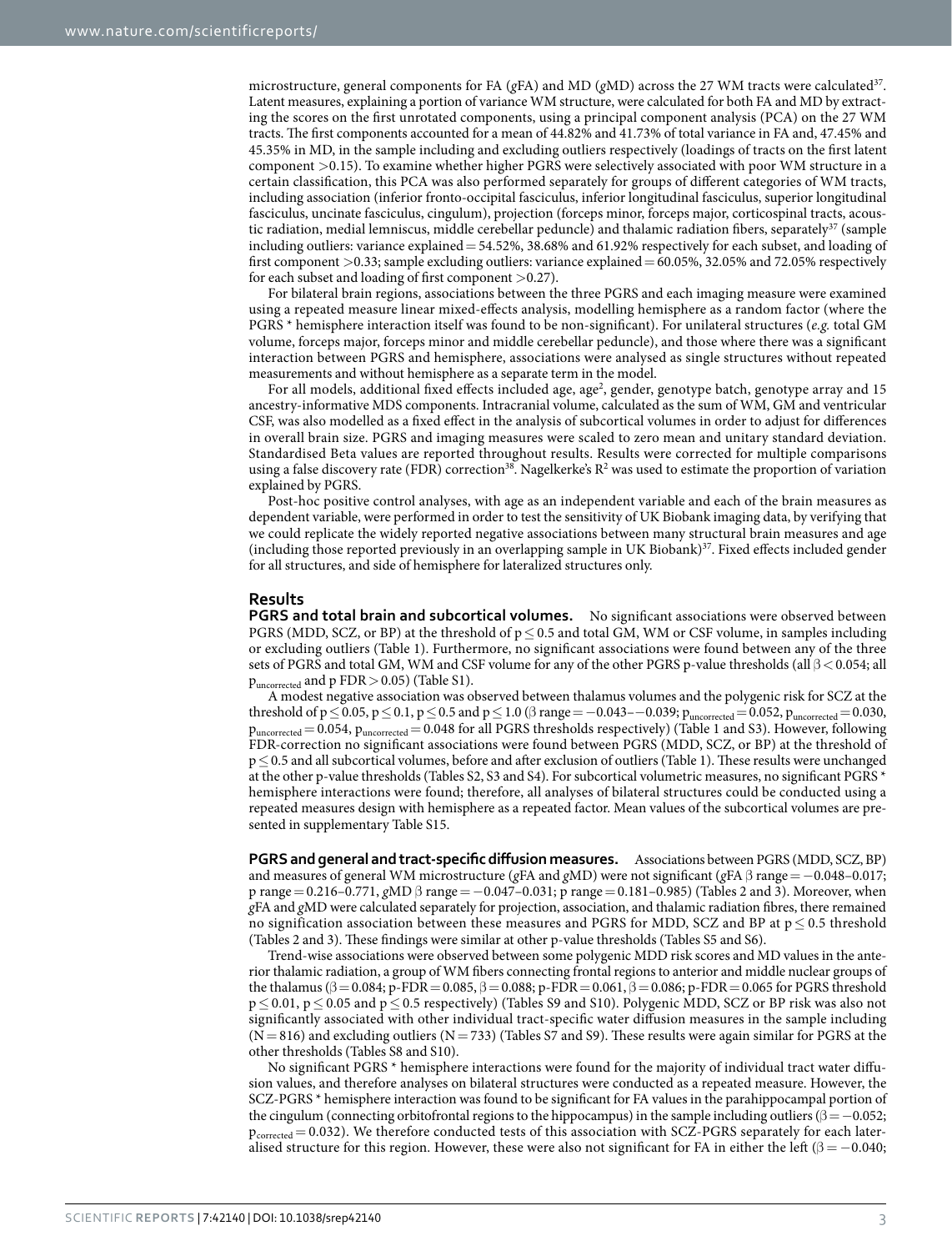<span id="page-4-0"></span>

|                   | Including outliers $(N = 978)$ |             |           |          |                | Excluding outliers $(N = 892)$ |             |          |       |                |
|-------------------|--------------------------------|-------------|-----------|----------|----------------|--------------------------------|-------------|----------|-------|----------------|
|                   | Beta: z ratio (S.D.)           | t statistic | p-uncorr. | $p$ -FDR | $\mathbb{R}^2$ | Beta: z ratio (S.D.)           | t statistic | p-uncorr | p-FDR | $\mathbb{R}^2$ |
| MDD-PGRS          |                                |             |           |          |                |                                |             |          |       |                |
| GM volume         | 0.001(0.027)                   | 0.049       | 0.961     | 1.000    | 0.000          | $-0.001(0.029)$                | $-0.051$    | 0.959    | 1.000 | 0.000          |
| WM volume         | $-0.007(0.027)$                | $-0.262$    | 0.793     | 1.000    | 0.005          | $-0.026(0.028)$                | $-0.913$    | 0.362    | 1.000 | 0.067          |
| CSF volume        | 0.042(0.030)                   | 1.392       | 0.164     | 0.492    | 0.174          | 0.054(0.031)                   | 1.748       | 0.081    | 0.243 | 0.289          |
| Caudate           | 0.026(0.026)                   | 0.970       | 0.332     | 1.000    | 0.066          | 0.031(0.028)                   | 1.119       | 0.264    | 1.000 | 0.099          |
| Hippocampus       | $-0.002(0.026)$                | $-0.082$    | 0.935     | 1.000    | 0.000          | $-0.003(0.026)$                | $-0.130$    | 0.896    | 1.000 | 0.001          |
| Pallidum          | 0.003(0.027)                   | 0.107       | 0.915     | 1.000    | 0.001          | $-0.013(0.027)$                | $-0.466$    | 0.641    | 1.000 | 0.016          |
| Thalamus          | $-0.012(0.020)$                | $-0.611$    | 0.541     | 1.000    | 0.015          | $-0.025(0.020)$                | $-1.218$    | 0.223    | 1.000 | 0.060          |
| Amygdala          | $-0.000(0.027)$                | $-0.010$    | 0.992     | 1.000    | 0.000          | 0.015(0.027)                   | 0.551       | 0.582    | 1.000 | 0.023          |
| Nucleus accumbens | $-0.019(0.026)$                | $-0.742$    | 0.458     | 1.000    | 0.038          | $-0.030(0.027)$                | $-1.126$    | 0.260    | 1.000 | 0.093          |
| Putamen           | 0.007(0.022)                   | 0.309       | 0.757     | 1.000    | 0.005          | $-0.010(0.023)$                | $-0.451$    | 0.652    | 1.000 | 0.011          |
| <b>SCZ-PGRS</b>   |                                |             |           |          |                |                                |             |          |       |                |
| GM volume         | $-0.012(0.028)$                | $-0.444$    | 0.657     | 1.000    | 0.001          | $-0.018(0.029)$                | $-0.613$    | 0.540    | 1.000 | 0.033          |
| WM volume         | 0.000(0.027)                   | 0.032       | 0.974     | 1.000    | 0.000          | $-0.004(0.029)$                | $-0.147$    | 0.883    | 1.000 | 0.002          |
| CSF volume        | 0.049(0.030)                   | 1.616       | 0.106     | 0.319    | 0.236          | 0.063(0.031)                   | 2.029       | 0.043    | 0.128 | 0.397          |
| Caudate           | $-0.003(0.026)$                | $-0.101$    | 0.919     | 1.000    | 0.001          | $-0.016(0.028)$                | $-0.559$    | 0.577    | 1.000 | 0.025          |
| Hippocampus       | $-0.001(0.025)$                | $-0.044$    | 0.965     | 1.000    | 0.000          | 0.015(0.026)                   | 0.558       | 0.577    | 1.000 | 0.021          |
| Pallidum          | $-0.015(0.027)$                | $-0.578$    | 0.564     | 1.000    | 0.024          | $-0.022(0.027)$                | $-0.795$    | 0.427    | 1.000 | 0.047          |
| Thalamus          | $-0.039(0.020)$                | $-1.929$    | 0.054     | 0.378    | 0.149          | $-0.039(0.020)$                | $-1.947$    | 0.052    | 0.363 | 0.155          |
| Amygdala          | 0.015(0.026)                   | 0.558       | 0.577     | 1.000    | 0.022          | 0.025(0.028)                   | 0.912       | 0.362    | 1.000 | 0.063          |
| Nucleus accumbens | $-0.024(0.026)$                | $-0.924$    | 0.356     | 1.000    | 0.058          | $-0.023(0.027)$                | $-0.843$    | 0.400    | 1.000 | 0.053          |
| Putamen           | 0.005(0.022)                   | 0.211       | 0.833     | 1.000    | 0.002          | $-0.016(0.023)$                | $-0.672$    | 0.502    | 1.000 | 0.025          |
| <b>BP-PGRS</b>    |                                |             |           |          |                |                                |             |          |       |                |
| GM volume         | 0.003(0.027)                   | 0.093       | 0.926     | 1.000    | 0.001          | $-0.012(0.029)$                | $-0.405$    | 0.686    | 1.000 | 0.013          |
| WM volume         | 0.000(0.026)                   | 0.019       | 0.985     | 1.000    | 0.000          | 0.006(0.028)                   | 0.229       | 0.819    | 1.000 | 0.004          |
| CSF volume        | $-0.007(0.029)$                | $-0.246$    | 0.805     | 1.000    | 0.005          | 0.007(0.030)                   | 0.216       | 0.829    | 1.000 | 0.004          |
| Caudate           | 0.017(0.026)                   | 0.653       | 0.514     | 1.000    | 0.029          | 0.007(0.028)                   | 0.245       | 0.806    | 1.000 | 0.005          |
| Hippocampus       | 0.024(0.025)                   | 0.963       | 0.336     | 1.000    | 0.058          | 0.011(0.026)                   | 0.421       | 0.674    | 1.000 | 0.012          |
| Pallidum          | $-0.000(0.026)$                | $-0.009$    | 0.993     | 1.000    | 0.000          | $-0.023(0.027)$                | $-0.865$    | 0.387    | 1.000 | 0.054          |
| Thalamus          | 0.010(0.020)                   | 0.517       | 0.605     | 1.000    | 0.010          | 0.005(0.020)                   | 0.249       | 0.803    | 1.000 | 0.002          |
| Amygdala          | 0.030(0.026)                   | 1.158       | 0.247     | 1.000    | 0.091          | 0.032(0.027)                   | 1.186       | 0.236    | 1.000 | 0.103          |
| Nucleus accumbens | $-0.008(0.026)$                | $-0.296$    | 0.767     | 1.000    | 0.006          | $-0.017(0.027)$                | $-0.626$    | 0.532    | 1.000 | 0.028          |
| Putamen           | 0.025(0.022)                   | 1.133       | 0.257     | 1.000    | 0.061          | 0.015(0.023)                   | 0.659       | 0.510    | 1.000 | 0.023          |

**Table 1. Association of PGRS (MDD, SCZ or BP) at ≤0.5 with total grey matter, white matter, cerebrospinal fluid, and subcortical volumes, in sample including and excluding outliers.** MDD: major depressive disorder, SCZ: schizophrenia, BP: bipolar disorder, PGRS: polygenic risk scores, uncorr.: uncorrected, FDR: false discovery rate, GM: grey matter, WM: white matter, CSF: cerebrospinal fluid, S.D.: standard deviation. Controlled for age, age<sup>2</sup>, gender, genotype batch and array, and 15 MDS components. Additional fixed effects for subcortical volumes include intracranial volume and side of hemisphere.  $R^2$  = estimate of variance explained by PGRS in %.

 $p_{uncorrected} = 0.262$ ) or right ( $\beta = -0.079$ ;  $p_{uncorrected} = 0.029$ ) parahippocampal portion of the cingulum, following FDR correction. Mean values of the tract-specific water diffusion measures are presented in supplementary Table S16.

**Age-related effects in structural brain measures.** We additionally performed a post-hoc validation analysis in order to verify that despite our lack of polygenic associations we could indeed replicate the widely reported negative associations between structural brain measures and age. We conducted our analyses using age as an independent variable and each of the brain measures as dependent variable. As expected, total GM and WM volumes showed a significant negative association with age, whereas this association was positive for total CSF volume (Table S11). Additionally, highly significant ( $\beta = -0.392 - 0.166$ ; p-FDR < 0.001) negative associations were reported between age and the majority of subcortical volumes. Amygdala volumes were not significant associated with age (Table S12).

The association between age and WM microstructure has been examined in a larger sample  $(N= 3,513)$  of the UK Biobank dataset<sup>37</sup>. Age effects on WM in this sample with overlapping MRI and genetic data are broadly in agreement with this previous study, as indicated by a negative association between age and WM microstructure quality (Tables S13 and S14).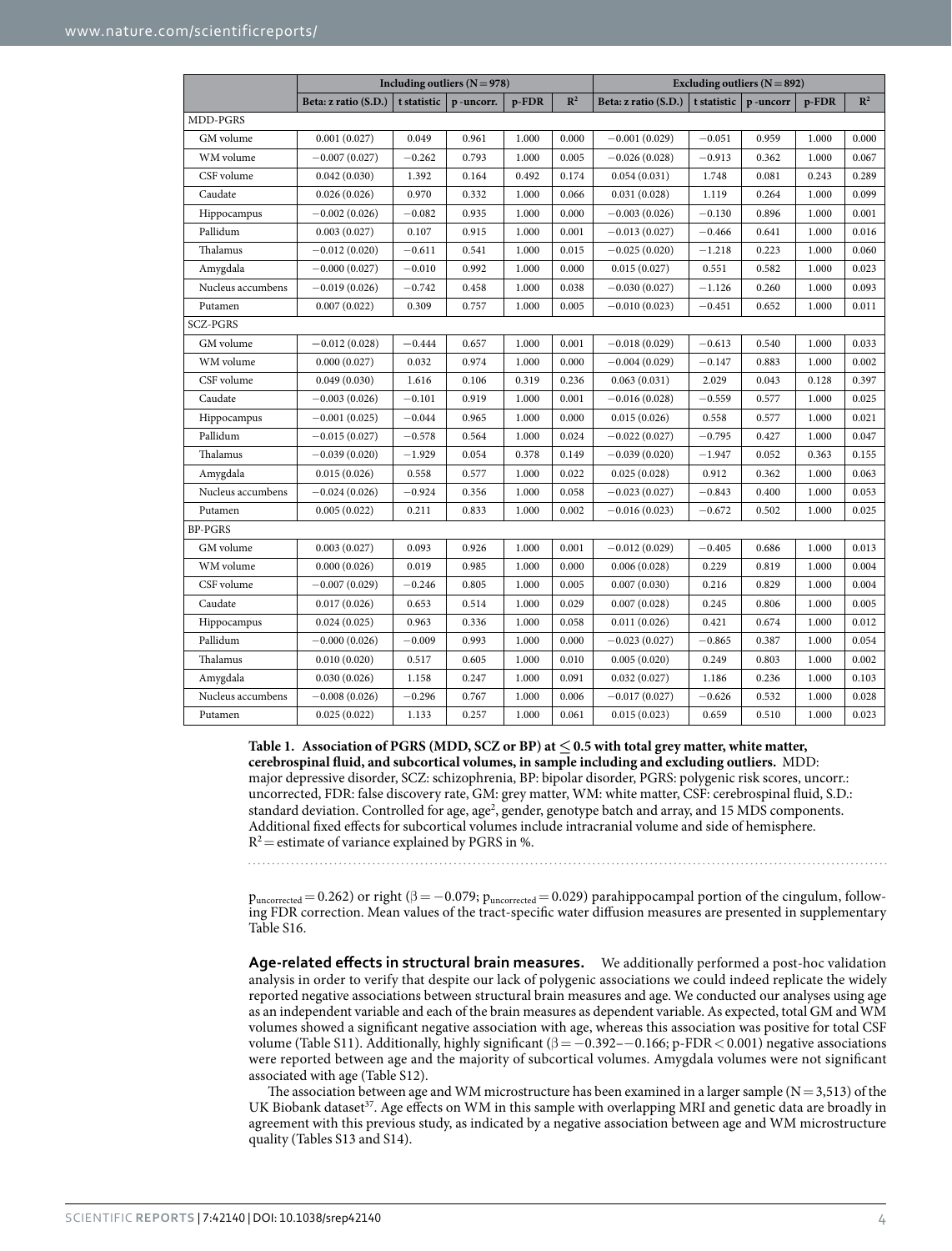<span id="page-5-0"></span>

|                 |                      | Including outliers $(N=816)$ | Excluding outliers $(N = 733)$ |                |                      |             |       |                |  |  |  |
|-----------------|----------------------|------------------------------|--------------------------------|----------------|----------------------|-------------|-------|----------------|--|--|--|
|                 | Beta: z ratio (S.D.) | t statistic                  | p                              | $\mathbb{R}^2$ | Beta: z ratio (S.D.) | t statistic | p     | $\mathbb{R}^2$ |  |  |  |
| MDD-PGRS        |                      |                              |                                |                |                      |             |       |                |  |  |  |
| gFA             | 0.017(0.036)         | 0.476                        | 0.634                          | 0.030          | $-0.011(0.038)$      | $-0.291$    | 0.771 | 0.012          |  |  |  |
| gFA Association | 0.037(0.036)         | 1.026                        | 0.305                          | 0.139          | 0.011(0.039)         | 0.296       | 0.767 | 0.013          |  |  |  |
| gFA Projection  | $-0.020(0.036)$      | $-0.560$                     | 0.576                          | 0.041          | $-0.049(0.038)$      | $-1.297$    | 0.195 | 0.244          |  |  |  |
| gFA Thalamic    | 0.002(0.037)         | $-0.043$                     | 0.966                          | 0.000          | $-0.025(0.039)$      | $-0.650$    | 0.516 | 0.063          |  |  |  |
| SCZ-PGRS        |                      |                              |                                |                |                      |             |       |                |  |  |  |
| gFA             | $-0.028(0.036)$      | $-0.768$                     | 0.443                          | 0.078          | $-0.048(0.039)$      | $-1.237$    | 0.216 | 0.230          |  |  |  |
| gFA Association | $-0.020(0.036)$      | $-0.559$                     | 0.576                          | 0.041          | $-0.040(0.039)$      | $-1.034$    | 0.302 | 0.161          |  |  |  |
| gFA Projection  | $-0.034(0.036)$      | $-0.947$                     | 0.344                          | 0.116          | $-0.036(0.038)$      | $-0.947$    | 0.344 | 0.132          |  |  |  |
| gFA Thalamic    | $-0.032(0.037)$      | 0.885                        | 0.376                          | 0.105          | $-0.059(0.039)$      | $-1.521$    | 0.129 | 0.348          |  |  |  |
| <b>BP-PGRS</b>  |                      |                              |                                |                |                      |             |       |                |  |  |  |
| gFA             | $-0.013(0.036)$      | $-0.367$                     | 0.714                          | 0.017          | $-0.014(0.038)$      | $-0.370$    | 0.711 | 0.019          |  |  |  |
| gFA Association | $-0.016(0.036)$      | $-0.442$                     | 0.659                          | 0.025          | $-0.017(0.038)$      | $-0.445$    | 0.657 | 0.028          |  |  |  |
| gFA Projection  | $-0.023(0.035)$      | $-0.665$                     | 0.506                          | 0.055          | $-0.014(0.037)$      | $-0.369$    | 0.712 | 0.019          |  |  |  |
| gFA Thalamic    | $-0.000(0.036)$      | 0.0223                       | 0.982                          | 0.000          | $-0.008(0.038)$      | $-0.214$    | 0.831 | 0.008          |  |  |  |

**Table 2. Association of PGRS (MDD, SCZ or BP) at p≤0.5 with** *g***FA and** *g***FA for association, projection and thalamic WM fibers.** FA: fractional anisotropy, WM: white matter, g: general component, MDD: major depressive disorder, SCZ: schizophrenia, BP: bipolar disorder, PGRS: polygenic risk scores, S.D.: standard deviation. Controlled for age, age<sup>2</sup> and gender, genotype batch and array, and 15 MDS components.  $R^2$  = estimate of variance explained by PGRS in %.

<span id="page-5-1"></span>

|                 |                      | Including outliers $(N = 816)$ | Excluding outliers $(N = 733)$ |                |                      |             |       |                |  |  |  |
|-----------------|----------------------|--------------------------------|--------------------------------|----------------|----------------------|-------------|-------|----------------|--|--|--|
|                 | Beta: z ratio (S.D.) | t statistic                    | p                              | $\mathbb{R}^2$ | Beta: z ratio (S.D.) | t statistic | p     | $\mathbb{R}^2$ |  |  |  |
| MDD-PGRS        |                      |                                |                                |                |                      |             |       |                |  |  |  |
| gMD             | $-0.047(0.035)$      | $-1.340$                       | 0.181                          | 0.224          | $-0.028(0.037)$      | $-0.756$    | 0.450 | 0.079          |  |  |  |
| gMD Association | $-0.053(0.036)$      | $-1.484$                       | 0.138                          | 0.281          | $-0.030(0.038)$      | $-0.810$    | 0.418 | 0.093          |  |  |  |
| gMD Projection  | $-0.053(0.037)$      | $-1.417$                       | 0.157                          | 0.277          | $-0.042(0.039)$      | $-1.075$    | 0.283 | 0.179          |  |  |  |
| gMD Thalamic    | $-0.031(0.034)$      | $-0.907$                       | 0.365                          | 0.094          | $-0.017(0.035)$      | $-0.479$    | 0.632 | 0.029          |  |  |  |
| SCZ-PGRS        |                      |                                |                                |                |                      |             |       |                |  |  |  |
| gMD             | $-0.018(0.035)$      | $-0.503$                       | 0.615                          | 0.031          | 0.001(0.037)         | 0.019       | 0.985 | 0.000          |  |  |  |
| gMD Association | $-0.006(0.036)$      | $-0.179$                       | 0.858                          | 0.004          | 0.005(0.038)         | 0.121       | 0.903 | 0.002          |  |  |  |
| gMD Projection  | $-0.035(0.037)$      | $-0.951$                       | 0.342                          | 0.124          | $-0.021(0.040)$      | $-0.517$    | 0.606 | 0.042          |  |  |  |
| gMD Thalamic    | $-0.026(0.034)$      | $-0.777$                       | 0.438                          | 0.068          | 0.003(0.036)         | 0.084       | 0.933 | 0.001          |  |  |  |
| <b>BP-PGRS</b>  |                      |                                |                                |                |                      |             |       |                |  |  |  |
| gMD             | 0.014(0.034)         | 0.408                          | 0.684                          | 0.020          | 0.031(0.036)         | 0.865       | 0.387 | 0.099          |  |  |  |
| gMD Association | 0.017(0.035)         | 0.500                          | 0.617                          | 0.030          | 0.032(0.037)         | 0.874       | 0.383 | 0.104          |  |  |  |
| gMD Projection  | 0.003(0.036)         | 0.082                          | 0.935                          | 0.000          | $-0.009(0.039)$      | 0.232       | 0.817 | 0.008          |  |  |  |
| gFMDThalamic    | 0.011(0.033)         | 0.328                          | 0.743                          | 0.012          | 0.032(0.035)         | 0.933       | 0.351 | 0.104          |  |  |  |

**Table 3. Association of PGRS (MDD, SCZ or BP) at p≤0.5 with** *g***MD and** *g***MD for association, projection and thalamic WM fibers.** MD: mean diffusivity, WM: white matter, g: general factor, MDD: major depressive disorder, SCZ: schizophrenia, BP: bipolar disorder, PGRS: polygenic risk scores, S.D.: standard deviation. Controlled for age, age<sup>2</sup> and gender, genotype batch and array, and 15 MDS components.  $R^2$  = estimate of variance explained by PGRS in %.

## **Discussion**

Structural brain abnormalities in corticostriatal and limbic structures are thought to play an important role in the pathophysiology of common disabling psychiatric disorders, such as MDD, SCZ and BP. Since these structural brain abnormalities have been observed in unaffected relatives of patients and have been shown to be heritable quantitative traits, the current study sought to test the impact of the polygenic liability for MDD, SCZ, or BP on subcortical brain volumes and WM microstructure in individuals from a population-based study. Contrary to our predictions, we found no evidence for an association between polygenic risk for MDD, SCZ and BP and either subcortical brain regions or WM microstructure. These findings provide no support for the hypothesis that the polygenic liability for MDD, SCZ and BP is linked to changes in subcortical brain volumes and WM microstructure in major psychiatric illness.

Our findings are in contrast to many published studies that report a relationship between subcortical GM volume and PGRS for psychiatric disorders<sup>25[,26](#page-7-2)</sup>. However, these studies have generally been smaller than UK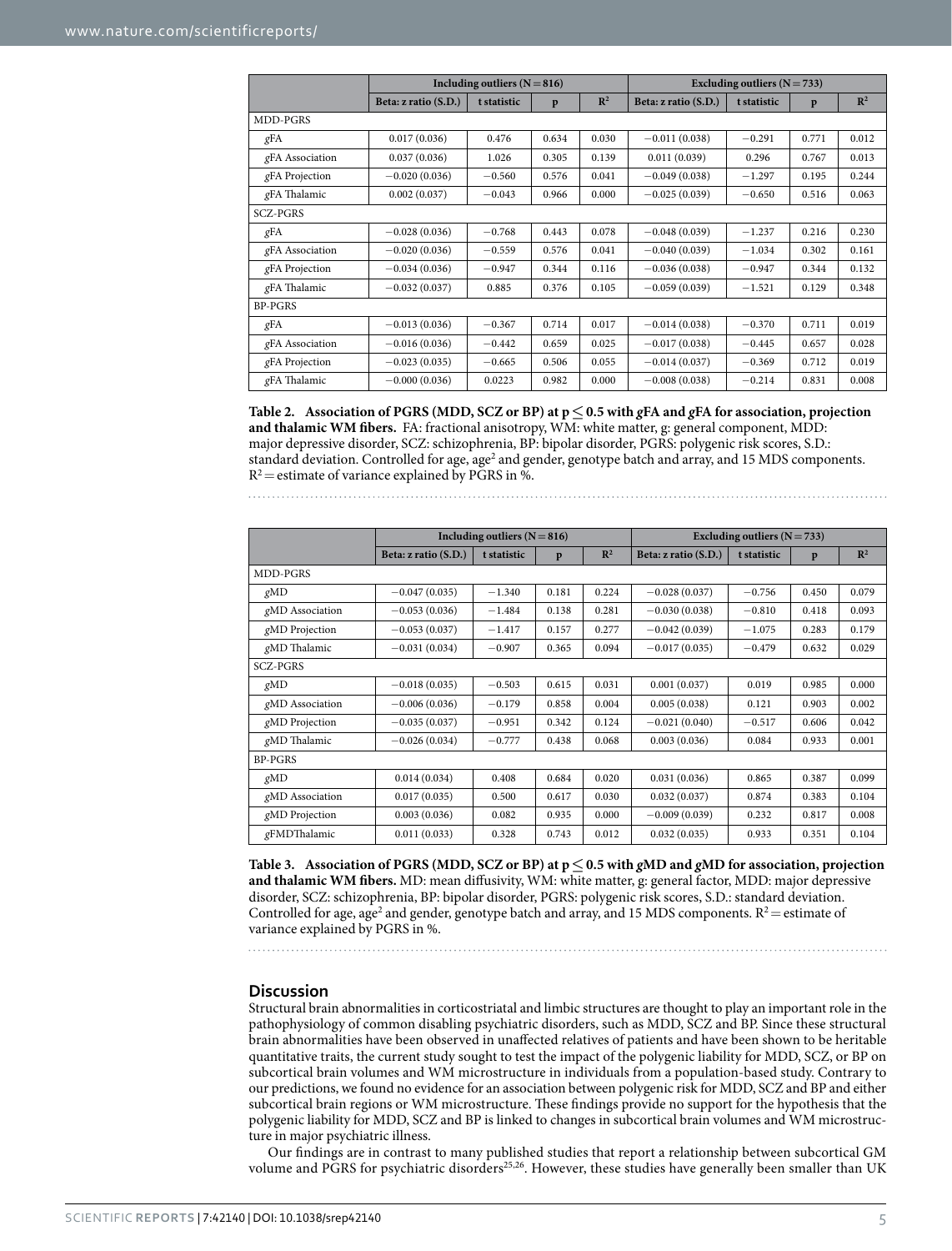Biobank ( $N^{25,26}$  $N^{25,26}$  $N^{25,26}$  < 294), increasing the risk of false positive results. In a complementary approach to our study, schizophrenia polygenic risk scores and linkage disequilibrium (LD) score regression have been used to test for shared genetic architecture between subcortical brain volumes and schizophrenia  $(N= 11,840)^{31}$ . As in the current study, this study also reported a lack of overlapping genetic architecture between SCZ and subcortical volumes<sup>31</sup>. Moreover, Van Scheltinga et al.'s<sup>[25](#page-7-1)</sup> result of a significant association between polygenic liability for SCZ and total brain volume could not be replicated in another study<sup>[30](#page-7-7)</sup>. Holmes *et al.*<sup>29</sup> (N = 438) also reported no association between MDD-PGRS and amygdala volume<sup>29</sup>. Here we extend these findings to SCZ, BD and MDD and across a range of subcortical measures ([Table 1](#page-4-0) and S1–S4) using a large, single scanner sample.

Only a few studies have been published regarding the association between genetic liability for psychiatric illness and WM integrity. No associations between WM integrity and polygenetic liability have been reported for BP, whereas polygenetic liability for MDD and SCZ have been reported to be associated with decreased WM integrity<sup>27,28</sup>. Furthermore, individuals at high genetic risk for psychiatric disorders, such as relatives of patients, have shown reduced WM integrity<sup>39-41</sup>. Conversely, our study found no relation between genetic liability for psychiatric disorders and WM integrity [\(Tables 2](#page-5-0) and [3](#page-5-1) and S5–S10).

Our results provide no evidence for an association between PGRS and subcortical volumes and WM microstructure, however there are a number of limitations to this study that should be taken into account. Firstly, it is possible that any shared genetic architecture with brain structure was too small to detect in the current sample. Although our sample sizes ( $N_{volumetric}/N_{DTI}$ = 978/816) are large for imaging research, they are relatively small when compared to a typical PGRS study. A general limitation of PGRS is that they account for only a small proportion of total phenotypic variance, far short of their narrow sense heritability. The addition of further discovery GWA samples for MDD, SCZ and BD will improve the predictive accuracy of PGRS and alongside developments in imaging consortia, such as ENIGMA (<http://enigma.ini.usc.edu/>), will make it possible to test for smaller effects in future studies<sup>[42](#page-7-16)</sup>. The current results may indicate that polygenic risk score associations with brain structure should be interpreted cautiously in smaller studies. Our findings should, however, be replicated to exclude the presence of a small genetic correlation between psychiatric disorder and brain structure and connectivity measures. Moreover, UK Biobank is a mixed community population, including both healthy individuals, patients, and individuals without clinical records. Although some previous studies did find associations in both healthy individuals and patients separatel[y25](#page-7-1)[,26,](#page-7-2) analysing these groups together could have resulted in differences between the current and previous findings. To exclude the possibility of different genetic associations across clinical groups, future research should analyse cases and controls separately. Additionally, previous studies included relatively young participants (age range = 18–35 years)<sup>[25,](#page-7-1)[26](#page-7-2),[29–31](#page-7-5)</sup>, whereas UK Biobank is a middle-older age study (age range  $=40$ –70 years)<sup>32</sup>. Genetic associations between brain structure and major psychiatric disorders might be more difficult to detect in older populations, as older age groups might engender greater time for differential environmental exposure on the brain. Our results are, therefore, limited to the studied age range and should be replicated in independent studies. Furthermore, future work should also examine whether the genetic architecture of other *in vivo* brain parameters, such as measures of cortical morphology<sup>[43](#page-7-17)</sup> and brain function, overlap with major mental illness.

In summary, the current study reports no evidence of shared genetic architecture between psychiatric disorders and either subcortical brain volumes or WM integrity. Our results do not replicate the findings of several published studies with small sample sizes, but are supported by similar recent work, particularly in SCZ.

## **References**

- <span id="page-6-0"></span>1. McGrath, J., Saha, S., Chant, D. & Welham, J. Schizophrenia: A Concise Overview of Incidence, Prevalence, and Mortality. *Epidemiol. Rev.* **30,** 67–76 (2008).
- <span id="page-6-1"></span>2. Fernandez-Pujals, A. M. *et al.* Epidemiology and Heritability of Major Depressive Disorder, Stratified by Age of Onset, Sex, and Illness Course in Generation Scotland: Scottish Family Health Study (GS:SFHS). *PLoS One* **10,** e0142197 (2015).
- <span id="page-6-2"></span>3. Shih, R. A., Belmonte, P. L. & Zandi, P. P. A review of the evidence from family, twin and adoption studies for a genetic contribution to adult psychiatric disorders. *Int. Rev. psychiatry* **16,** 260–283 (2004).
- <span id="page-6-3"></span>4. Gejman, P. V., Sanders, A. R. & Duan, J. The Role of Genetics in the Etiology of Schizophrenia. *Psychiatr. Clin. North Am.* **33,** 35–66 (2010).
- <span id="page-6-5"></span><span id="page-6-4"></span>5. Ripke, S. *et al.* Biological insights from 108 schizophrenia-associated genetic loci. *Nature* **511,** 421–427 (2014).
- 6. CONVERGE consortium. Sparse whole-genome sequencing identifies two loci for major depressive disorder. *Nature* **523,** 588–591  $(2015)$
- <span id="page-6-6"></span>7. Sklar, P. *et al.* Large-scale genome-wide association analysis of bipolar disorder identifies a new susceptibility locus near ODZ4. *Nat. Genet.* **43,** 977–983 (2011).
- <span id="page-6-12"></span>8. Ripke, S. *et al.* A mega-analysis of genome-wide association studies for major depressive disorder. *Mol. Psychiatry* **18,** 497–511 (2013).
- <span id="page-6-7"></span>9. Braber, A. den, Bohlken, M., Brouwer, R. & Ent, D. van't. Heritability of subcortical brain measures: a perspective for future genomewide association studies. *Neuroimage* **83,** 98–102 (2013).
- <span id="page-6-8"></span>10. Kochunov, P., Jahanshad, N., Marcus, D. & Winkler, A. Heritability of fractional anisotropy in human white matter: a comparison of Human Connectome Project and ENIGMA-DTI data. *Neuroimage* **111,** 300–311 (2015).
- <span id="page-6-9"></span>11. Hibar, D., Stein, J., Renteria, M. & Arias-Vasquez, A. Common genetic variants influence human subcortical brain structures. *Nature* **520,** 224–229 (2015).
- <span id="page-6-10"></span>12. Zuliani, R. *et al.* Genetic variants in the ErbB4 gene are associated with white matter integrity. *Psychiatry Res. - Neuroimaging* **191,** 133–137 (2011).
- <span id="page-6-11"></span>13. Arnone, D. *et al.* Magnetic resonance imaging studies in bipolar disorder and schizophrenia: meta-analysis. *Br. J. Psychiatry* **195,** 194–201 (2009).
- 14. Haijma, S., Haren, N. Van, Cahn, W. & Koolschijn, P. Brain Volumes in Schizophrenia: A Meta-Analysis in Over 18 000 Subjects. *Schizophr. Bull.* **39,** 1129–1138 (2012).
- 15. Hibar, D., Westlye, L., Thompson, P. & Andreassen, O. ENIGMA Bipolar disorder working group findings from 1,747 cases and 2,615 controls. *Hum. Brain Mapp* (2014).
- 16. van Erp, T. G. M. *et al.* Subcortical brain volume abnormalities in 2028 individuals with schizophrenia and 2540 healthy controls via the ENIGMA consortium. *Mol. Psychiatry* **21,** 547–553 (2016).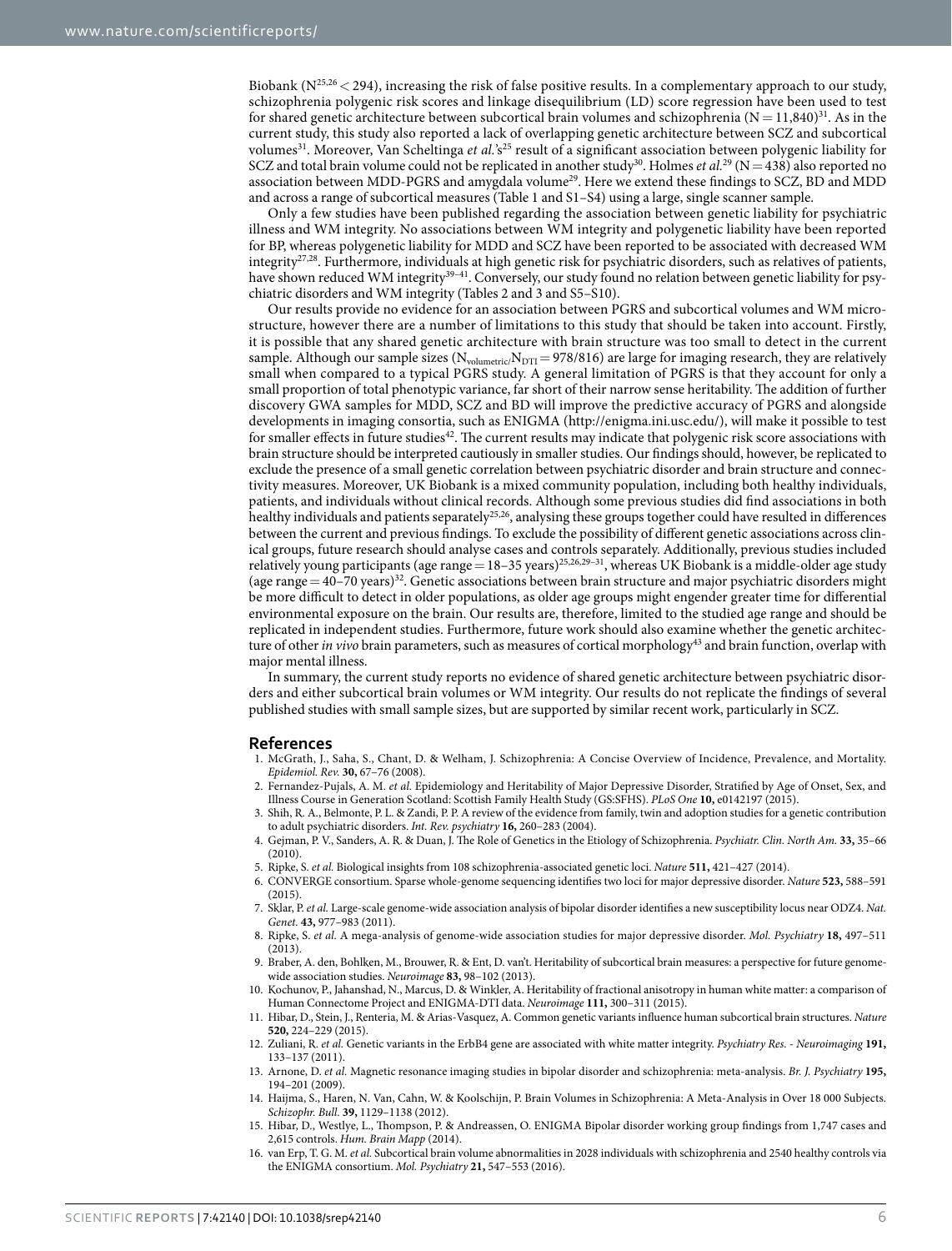- 17. Schmaal, L. *et al.* Subcortical brain alterations in major depressive disorder: findings from the ENIGMA Major Depressive Disorder working group. *Mol. Psychiatry* 1–7 doi: 10.1038/mp.2015.69 (2015).
- 18. Zhang, K. *et al.* Molecular, Functional, and Structural Imaging of Major Depressive Disorder. *Neuroscience* (2016).
- <span id="page-7-0"></span>19. Cullen, K. R. *et al.* Altered White Matter Microstructure in Adolescents With Major Depression: A Preliminary Study. *J. Am. Acad. Child Adolesc. Psychiatry* **49,** 173–183.e1 (2010).
- 20. Korgaonkar, M., Grieve, S., Koslow, S. & Gabrieli, J. Loss of White Matter Integrity in Major Depressive Disorder: Evidence Using Tract-Based Spatial Statistical Analysis of Diffusion Tensor Imaging. *Hum. Brain Mapp.* **32,** 2161–2171 (2011).
- 21. Zhang, A. *et al.* Quantitative tract-specific measures of uncinate and cingulum in major depression using diffusion tensor imaging. *Neuropsychopharmacology* **37,** 959–67 (2012).
- 22. Anderson, D., Ardekani, B. & Burdick, K. Overlapping and distinct gray and white matter abnormalities in schizophrenia and bipolar I disorder. *Bipolar* **15,** 680–693 (2013).
- 23. Lener, M., Wong, E., Tang, C., Byne, W. & Goldstein, K. White Matter Abnormalities in Schizophrenia and Schizotypal Personality Disorder. *Schizophr. Bull* (2014).
- 24. Roalf, D., Gur, R., Verma, R. & Parker, W. White matter microstructure in schizophrenia: Associations to neurocognition and clinical symptomatology. *Schizophrenia* **161,** 42–49 (2015).
- <span id="page-7-1"></span>25. Terwisscha Van Scheltinga, A. F. *et al.* Genetic schizophrenia risk variants jointly modulate total brain and white matter volume. *Biol. Psychiatry* **73,** 525–531 (2013).
- <span id="page-7-2"></span>26. Caseras, X., Tansey, K. E., Foley, S. & Linden, D. Association between genetic risk scoring for schizophrenia and bipolar disorder with regional subcortical volumes. *Transl. Psychiatry* **5,** 1–5 (2015).
- <span id="page-7-3"></span>27. Bohlken, M. M. *et al.* Structural Brain Connectivity as a Genetic Marker for Schizophrenia. *JAMA Psychiatry* **73,** 11–19 (2016).
- <span id="page-7-4"></span>28. Whalley, H. C. *et al.* Polygenic risk and white matter integrity in individuals at high risk of mood disorder. *Biol. Psychiatry* **74,** 280–286 (2014).
- <span id="page-7-5"></span>29. Holmes, A. J. *et al.* Individual differences in amygdala-medial prefrontal anatomy link negative affect, impaired social functioning, and polygenic depression risk. *J. Neurosci.* **32,** 18087–18100 (2012).
- <span id="page-7-7"></span>30. Papiol, S., Mitjans, M., Assogna, F. & Piras, F. Polygenic determinants of white matter volume derived from GWAS lack reproducibility in a replicate sample. *Transl. Psychiatry* **4,** 1–4 (2014).
- <span id="page-7-6"></span>31. Franke, B. *et al.* Genetic influences on schizophrenia and subcortical brain volumes: large-scale proof of concept. *Nat. Neurosci.* **19,** 420–431 (2016).
- <span id="page-7-8"></span>32. Collins, R. What makes UK Biobank special? *Lancet* **379,** 1173–1174 (2012).
- <span id="page-7-9"></span>33. Miller, K. L. *et al.* Multimodal population brain imaging in the UK Biobank prospective epidemiological study. *Nat. Neurosci.* **19** (2016).
- <span id="page-7-10"></span>34. Hagenaars, S. P. *et al.* Shared genetic aetiology between cognitive functions and physical and mental health in UK Biobank (N=112 151) and 24 GWAS consortia. *Mol. Psychiatry* 1–4, doi: 10.1038/mp.2015.225 (2016).
- <span id="page-7-11"></span>35. Euesden, J., Lewis, C. M. & Reilly, P. F. O. Genome analysis PRSice: Polygenic Risk Score software. **31**, 1466–1468 (2015).
- <span id="page-7-12"></span>36. Purcell, S. M. *et al.* Common polygenic variation contributes to risk of schizophrenia and bipolar disorder. *Nature* **460,** 748–52  $(2009)$
- <span id="page-7-13"></span>37. Cox, S. R., Ritchie, S. J., Tucker-Drob, E. M., Liewald, D. C., Hagenaars, S. P., Davies, G., Wardlaw, J. M., Gale, C. R., Bastin, M. E. & D, I. J. Ageing and brain white matter structure in 3,513 UK Biobank participants. *Nature Communications* **7,** 13629, doi:10.1038/ ncomms13629 (2016).
- <span id="page-7-14"></span>38. Benjamini, Y. & Hochberg, Y. Controlling the False Discovery Rate: a Practical and Powerful Approach to Multiple Testing. *J.R. Stat. Soc. B* **57,** 289–300 (1995).
- <span id="page-7-15"></span>39. Sprooten, E. *et al.* White matter integrity in individuals at high genetic risk of bipolar disorder. *Biol. Psychiatry* **70,** 350–356 (2011).
- 40. Huang, H., Fan, X., Williamson, D. E. & Rao, U. White matter changes in healthy adolescents at familial risk for unipolar depression: a diffusion tensor imaging study. *Neuropsychopharmacology* **36,** 684–91 (2011).
- 41. Munoz Maniega, S. *et al.* A diffusion tensor MRI study of white matter integrity in subjects at high genetic risk of schizophrenia. *Schizophr. Res.* **106,** 132–139 (2008).
- <span id="page-7-16"></span>42. Thompson, P. M. *et al.* The ENIGMA Consortium: large-scale collaborative analyses of neuroimaging and genetic data. *Brain Imaging Behav*. **8,** 153–182 (2014).
- <span id="page-7-17"></span>43. Liu, B. *et al.* Polygenic Risk for Schizophrenia Influences Cortical Gyrification in 2 Independent General Populations. *Schizophr. Bull.* sbw051, doi: 10.1093/schbul/sbw051 (2016).

## **Acknowledgements**

This work was supported by a grant of the Wellcome Trust Strategic Award "Stratifying Resilience and Depression Longitudinally" (STRADL) (reference 104036/Z/14/Z). We thank the UK Biobank participants for their participation, and the UK Biobank team for their work in collecting and providing these data for analysis. Part of the work was undertaken in The University of Edinburgh Centre for Cognitive Ageing and Cognitive Epidemiology (CCACE), part of the cross council Lifelong Health and Wellbeing Initiative (MR/K026992/1); funding from the Biotechnology and Biological Sciences Research Council (BBSRC) and Medical Research Council (MRC) is gratefully acknowledged. Age UK (The Disconnected Mind project) also provided support for the work undertaken at CCACE. LMR was supported by an Erasmus Traineeship Grant. XS receives support from China Scholarship Council. HCW is supported by a JMAS SIM fellowship from the Royal College of Physicians of Edinburgh and by an ESAT College Fellowship from the University of Edinburgh. SRC was supported by MRC grant MR/M013111/1. IJD is supported by the Medical Research Council award to CCACE (MR/K026992/1) and by the Dementias Platform UK (MR/L015382/1). IJD and SRC are additionally supported by the Age UKfunded Disconnected Mind project (<http://www.disconnectedmind.ed.ac.uk>). A.M.M. has previously received grant support from Pfizer, Lilly and Janssen.

## **Author Contributions**

A.M.M., H.C.W., S.R.C., X.S. and L.M.R. contributed to the design of the study, analysis of the data, and writing the manuscript. M.J.A. was involved in curating the data. I.J.D. and M.E.B. were involved in the conception of the study and overseeing analysis methodology. J.G., E.W. and S.P.H. were involved in the preprocessing and calculation of the polygenic risk scores. UK Biobank collected all data and was involved in the preprocessing of imaging data. All authors discussed and commented on the manuscript.